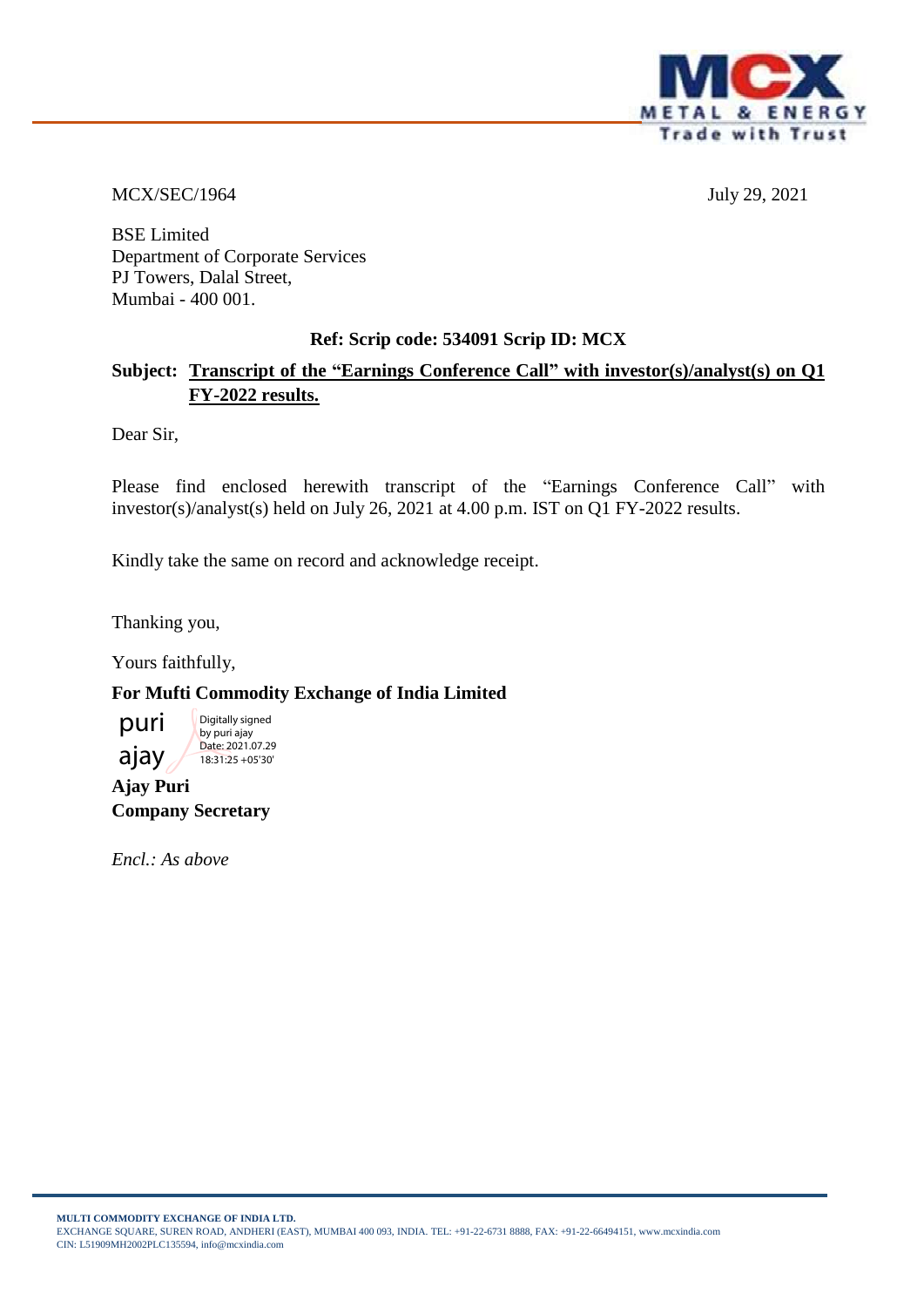

# "MCX Q1 FY2022 Earnings Conference Call"

## July 26, 2021

### **Disclaimer:**

This transcript is provided without express or implied warranties of any kind, and should be read in conjunction with the accompanying materials published by the company. The information contained in the transcript is a textual representation of the company's event and while efforts are made to provide an accurate transcription, there may be material errors, omissions, or inaccuracies in the reporting of the substance of the event. The transcript has been edited wherever required for clarity, correctness of data or transcription error.

This document may contain "forward-looking statements" – that is, statements related to future, not past, events. In this context, forward looking statements often address our expected future business and financial performance, often contain words such as "expects", "anticipates, "intends", "plans", "believes", "seeks", "should" or "will". Forward-looking statements by their nature address matters that are, to different degrees, uncertain. These uncertainties may cause our actual results to be materially different that those expressed in our forward-looking statements. We do not undertake to update our forward-looking statements.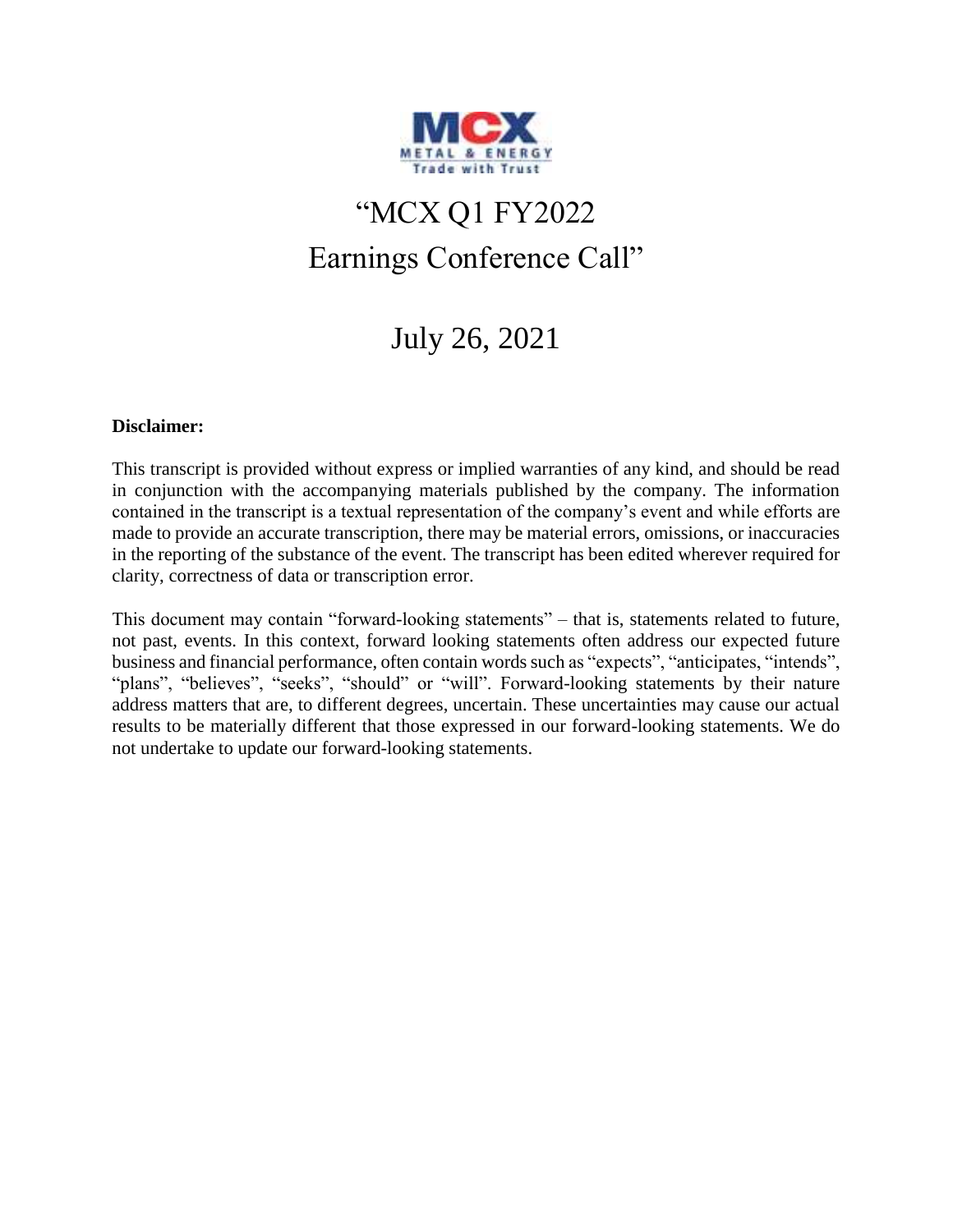



**MANAGEMENT: MR. P. S. REDDY – MANAGING DIRECTOR & CHIEF EXECUTIVE OFFICER – MCX INDIA LIMITED MR. SATYAJEET BOLAR – CHIEF FINANCIAL OFFICER – FINANCE & ACCOUNTS – MCX INDIA LIMITED MR. PRAVEEN – HEAD,INVESTOR RELATIONS – MCX INDIA LIMITED**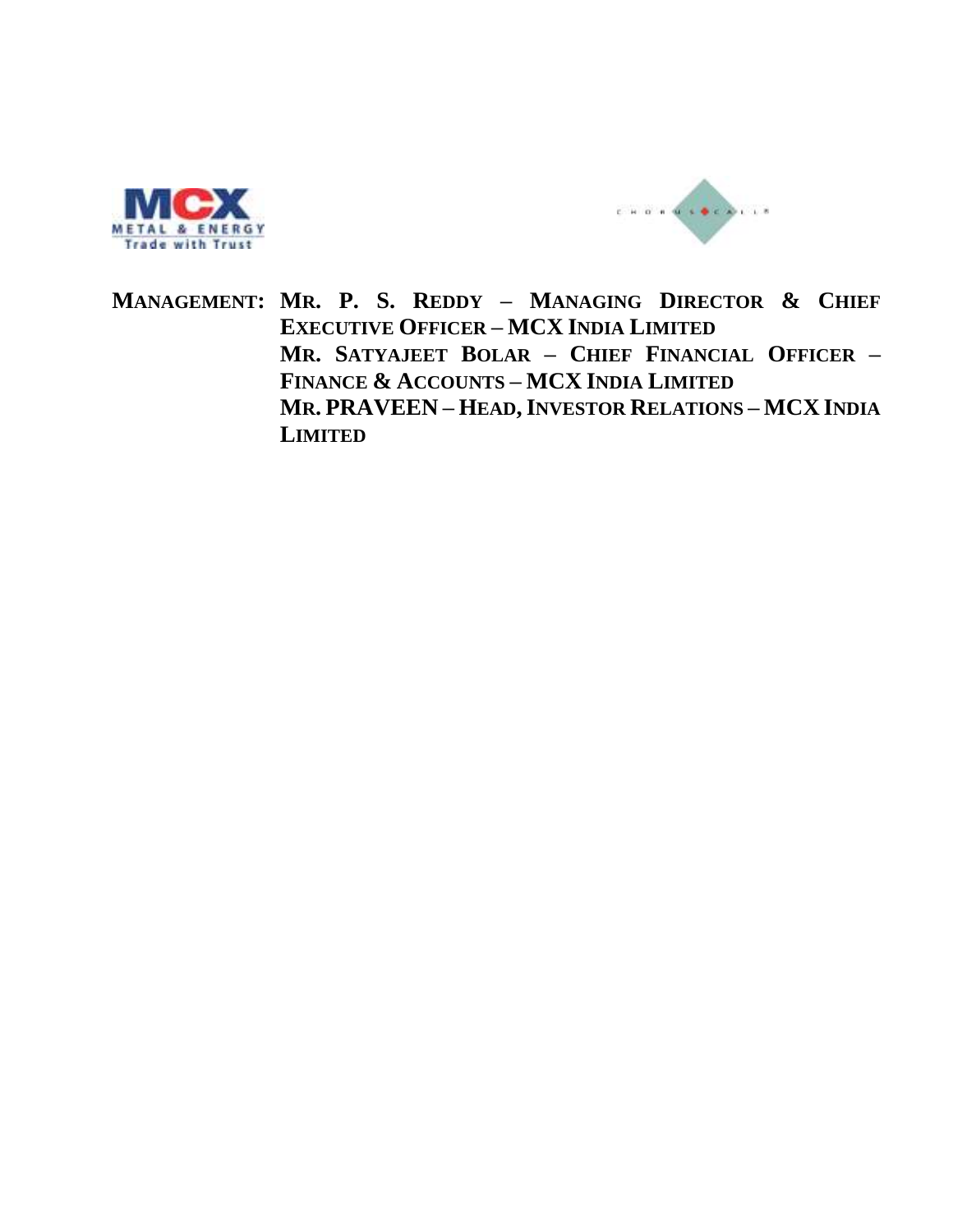**Moderator**: Ladies and gentlemen, good day and welcome to the MCX Q1 FY2022 Earnings Conference Call. As a reminder, all participant lines will be in the listen-only mode and there will be an opportunity for you to ask questions after the presentation concludes. Should you need assistance during the conference call please signal an operator by pressing "\*" then "0" on your touchtone phone. Please note that this conference is being recorded. I now hand the conference over to Mr. P. S. Reddy, MD and CEO. Thank you, and over to you Sir!

**P S Reddy:** Thank you so much and let me welcome you again to the analyst call for this Q1 and thank you for showing interest and faith in the company as usual and we will continue to strive to do better each quarter given the constraints whatever we have it. Let me explain as it happened in the last time. The peak margin is the circular of peak margin is impacting the ADT as you all know that. Now that it has become 75%. The final one will come on 1 September 2021 when the 100% peak margin has to be collected by the member affront and incidentally we have done an analysis of the impact how it worked pre-imposition of the peak margin and post imposition of it in each phases that is when it was 25%, 50% and now 75%. If you see the impact from phase zero to phase three so far it is almost all about 21% and most of the impact was felt between phase one to phase two. Now in phase three the impact is about 3%. That is it way it is so we are at this phase. So we lost about 20.65% plus that is what it shows we lost ADT. Another good part of it is which we must look at it is the top 15 losers of the exchange, the traders about Rs.10,000 Crores they lost and top 15 gainers have got another Rs.5000 Crores so that leaves little over Rs.5000 Crores as the loss. So it is not that it has impacted everybody. There are some who gained. There are some who lost. I am sure that the system and traders and the investors are getting used to this peak margin and that is why in this quarter or rather in this third phase the impact is about 3% to 4% so not much has been felt and hopefully going forward also we will see that kind of impact.

> The second point, which we should also look at is, most of the impact that has been felt is some of the traders who are regional players. It is not so much of the national players and the gains that have come from those national players who are offering retail services. So as a result our UCC numbers also is not substantially impacted. When I say substantial impact UCC is still the unique client count traded from April to July whatever the time period that we covered may be till 23 July 2021 or whatever it is, it is about 2,46,600 UCC as in the corresponding period last year 2,36,000 so UCCs are increasing, but substantial increase has come in the options contract. So options volumes are also going up that you have seen and currently in the month of July it is almost Rs.4800 Crores, but in the quarter we have about Rs.1900 Crores of the average daily notional turnover.

> Another important thing that I would like to inform is that last time I informed that we have extended what you call the zero tariff period on option contracts till 30 September 2021. Now we have decided we will start charging from 1 October 2021 and we have already issued a circular. The transactions fees will be on notional daily premium turnover. There will be a Rs.50 per lakh premium up to Rs.5 Crores and if it exceeds beyond that it will be Rs.40 so that will be an incremental much like your income tax slabs, so you will charge up to Rs.5 Crores at the rate of Rs.50 per lakh premium and over and above Rs.40 so this is something that we have come across. The number that we are coming across is the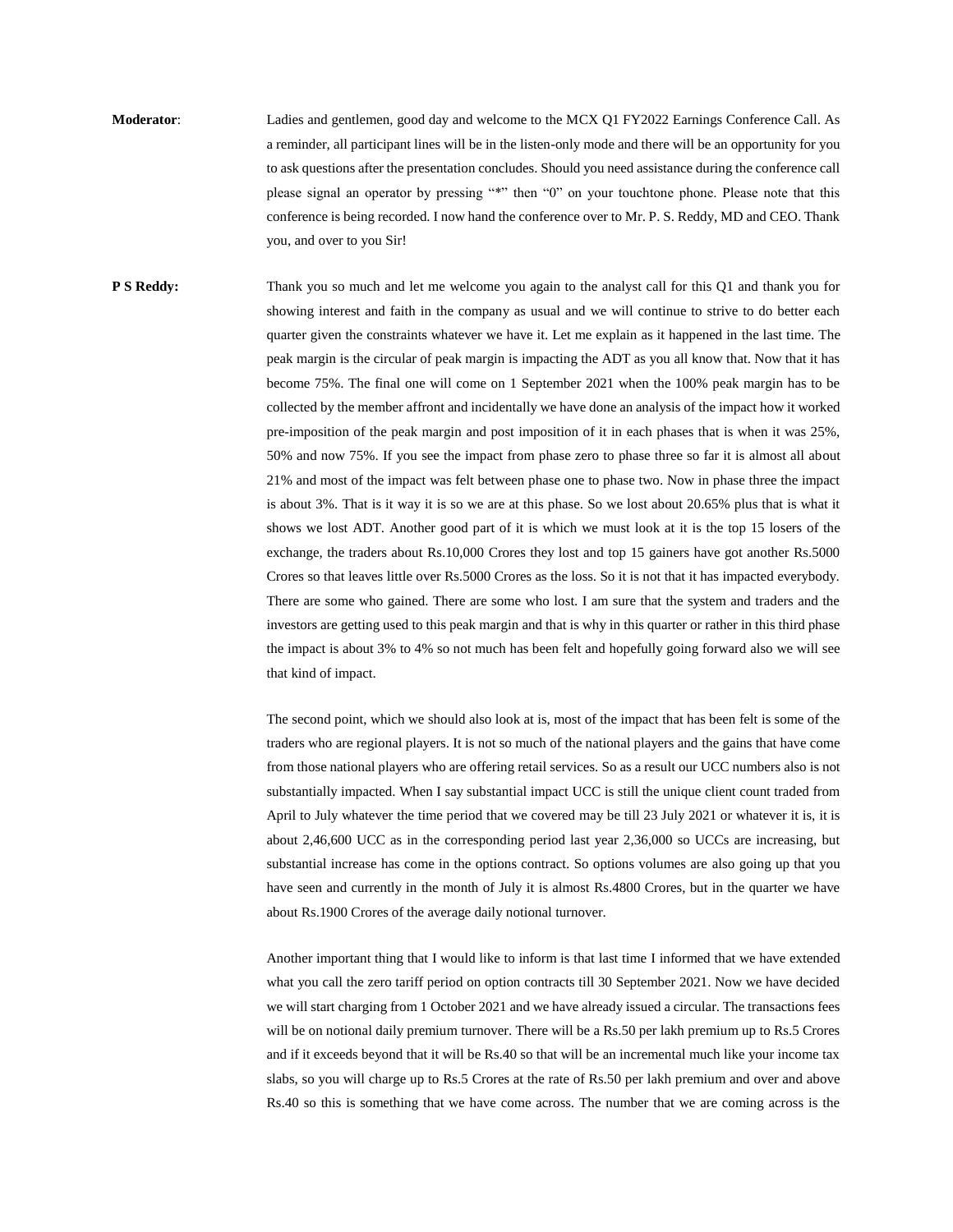notional ADT to the premium ratio is about 1.5%. So if it is Rs.1000 Crores and 1.5% of it happens to be the premium then this kind of calculations will fall in place. This is one important development that we have.

We have also introduced just recently the silver mini options contract, which you are all aware of it. Another one is the cross margin benefit has been extended just from today onwards. We got SEBI's approval for cross margin benefit on index futures versus the underlying commodities futures and if one has got a contra positions between the two they will get the cross margin benefit so that is also implemented from today. So these are the important developments I thought I should share with you and as we go along, people can ask questions and now I will now hand it over to Mr Bolar if he has got few more submissions to make.

- **Satyajeet Bolar:** Thank you Mr Reddy. As we have declared our financials you would have seen that in spite of the challenging times, we have been able to maintain our profit as well as the top line as compared to the last March quarter. We have been able to control our expenses. The net, net we are flat. These have been tough times, but we have been able to keep our cost flat. We will go into details as and when you ask questions. Thank you.
- **P. S. Reddy:** We will keep it open for question and answers more time. Is that fine.
- **Moderator**: Thank you very much. We will now begin the question and answer session. The first question is from the line of Mohit Kumar from DAM Capital. Please go ahead.
- **Mohit Kumar:** Good evening Sir and congratulations on a decent set of numbers. Sir I have two questions. First is on cross margins? How do you think the cross margins is going to impact our volumes in the sense peak margins of course has affected negatively, but how much it will compensate to an extent? That is my first question?
- **P. S. Reddy:** Go ahead. Ask the next question also. I will answer both.

**Mohit Kumar:** Second question Sir on the crude margins, which are roughly around 20% right now? I think earlier it used to be 6% to 7%? Can we expect this margin to go down in the next few months?

**P. S. Reddy:** Is it done?

**Mohit Kumar:** Yes.

**P. S. Reddy:** The cross margin benefit otherwise is available on other products. This is with respect to index futures - bulldex and metldex versus the underlying commodities so how does it affect, we are expecting our bulldex and metldex turnovers to increase. We have also applied for the energy index to SEBI. If that also start getting traded then that will also get the same benefit. So it's index futures versus the underlying commodities. Does it help in increasing the turnover? Definitely it will help. Margins will be lower to that extent.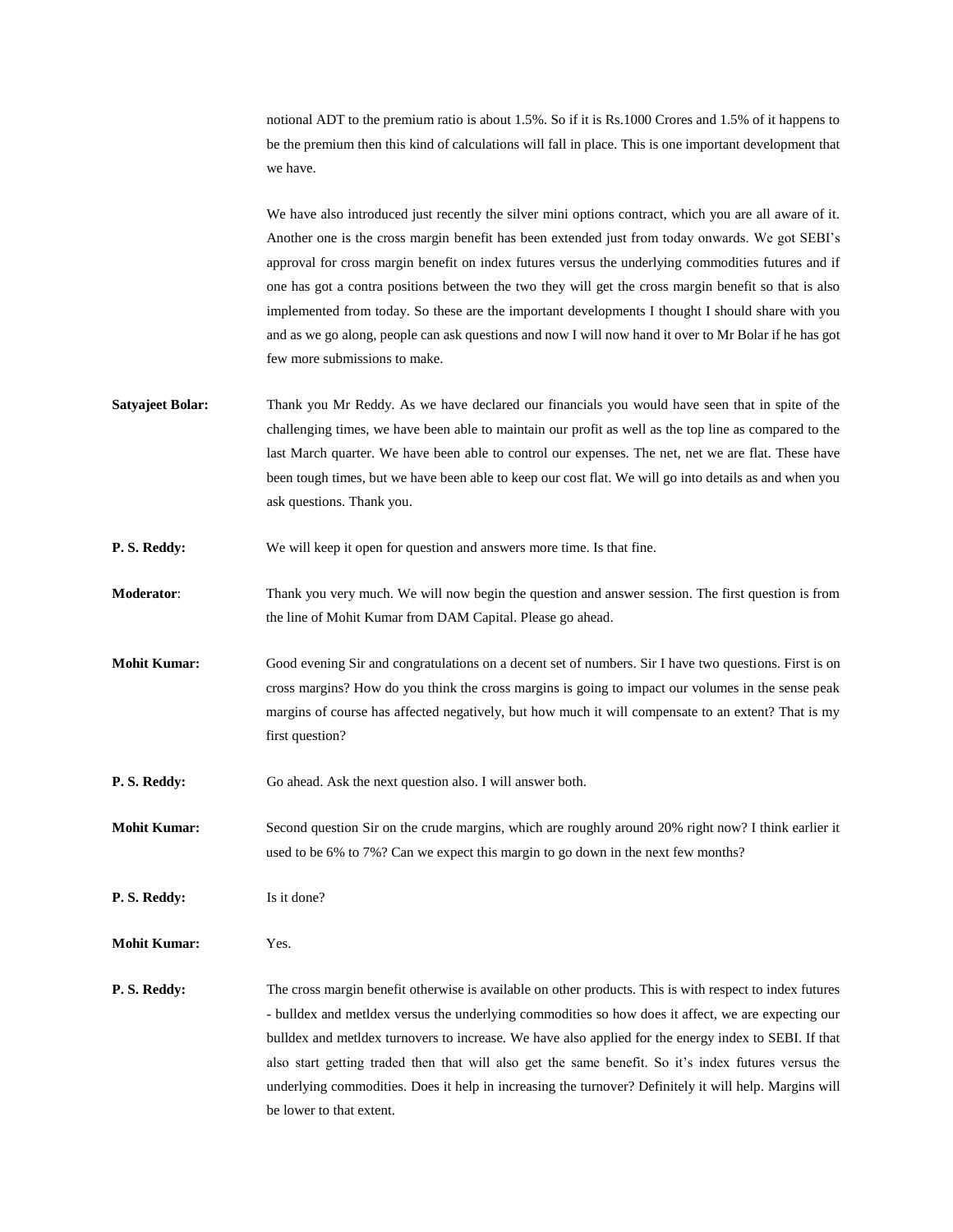| <b>Mohit Kumar:</b> | Understood. It is affecting higher volumes in the indices am I right Sir? |  |
|---------------------|---------------------------------------------------------------------------|--|
|---------------------|---------------------------------------------------------------------------|--|

**P. S. Reddy:** Yes we are expecting that.

**Mohit Kumar:** And on the crude margins Sir crude margins?

**P. S. Reddy:** On the crude margins currently we have to keep at this level only, but we are hopeful that we will be able to further lower it and there are lot of nitty-gritty involved in terms of stress results and stress test takes into account 15 years of volatility and the prices into account and the worst affected of that price point is the negative pricing. Otherwise the stress test results would definitely show a comfortable margin and we have to consider even those extreme scenarios also and it is under discussion. Either our SGF should be substantially increased to reduce our margins on crude oil or SEBI has to relax the conditions with respect to the stress test calculations or we have to maintain higher margins as and when the open interest increases in the contract then we need to increase the margins, but we are working out an alternative. Let us see how it works, but our intent and interest is all the time is to reduce the margin on crude oil. It is too heavy and we acknowledge that and we will be able to reduce it. That is what my positive sense is.

- **Mohit Kumar:** One more question if I may squeeze in. You have done a MOU with EEX so what is this MOU and how closer we are doing a launching this electricity contract? Let us say if you get a Supreme Court order let us say in the next one month can we see the contract let us say after the order in a couple of months? Is that understanding right?
- **P. S. Reddy:** Yes. With EEX it is more exchange of information, exchange of knowledge and knock their door when we need some clarifications or how you handle a particular situation, etc. This is more to do with that, but our contracts will be settled based on the IEX prices or domestic market leader IEX and we work on their closing prices. That is what we have already entered into agreement. This is one part of it. We have been doing extensively notwithstanding pending in the Supreme Court the awareness programs with every stakeholder. As a part of that we have organized recently also some awareness with some senior officials of some of these institutions and even EEX has also conducted a two day workshop including our officials, SEBI officials and CERC and it is all learning for us and we are there. Our contract has been filed with SEBI almost six months ago if I am not mistaken or even more than that. It is just waiting for the Supreme Court order to come and we also making an effort filing some kind of applications to get the order out at the earliest. That is how it is.

**Mohit Kumar:** Understood Sir. Thank you and best of luck.

**Moderator**: Thank you. The next question is from the line of Rohit Balakrishan from IThought PMS. Please go ahead.

**Rohit Balakrishan:** Good evening Sir. I have just one question. Sir I just wanted to understand a bit more about this software that you are building the contract to TCS so there is a note mentioned here can you just explain the bit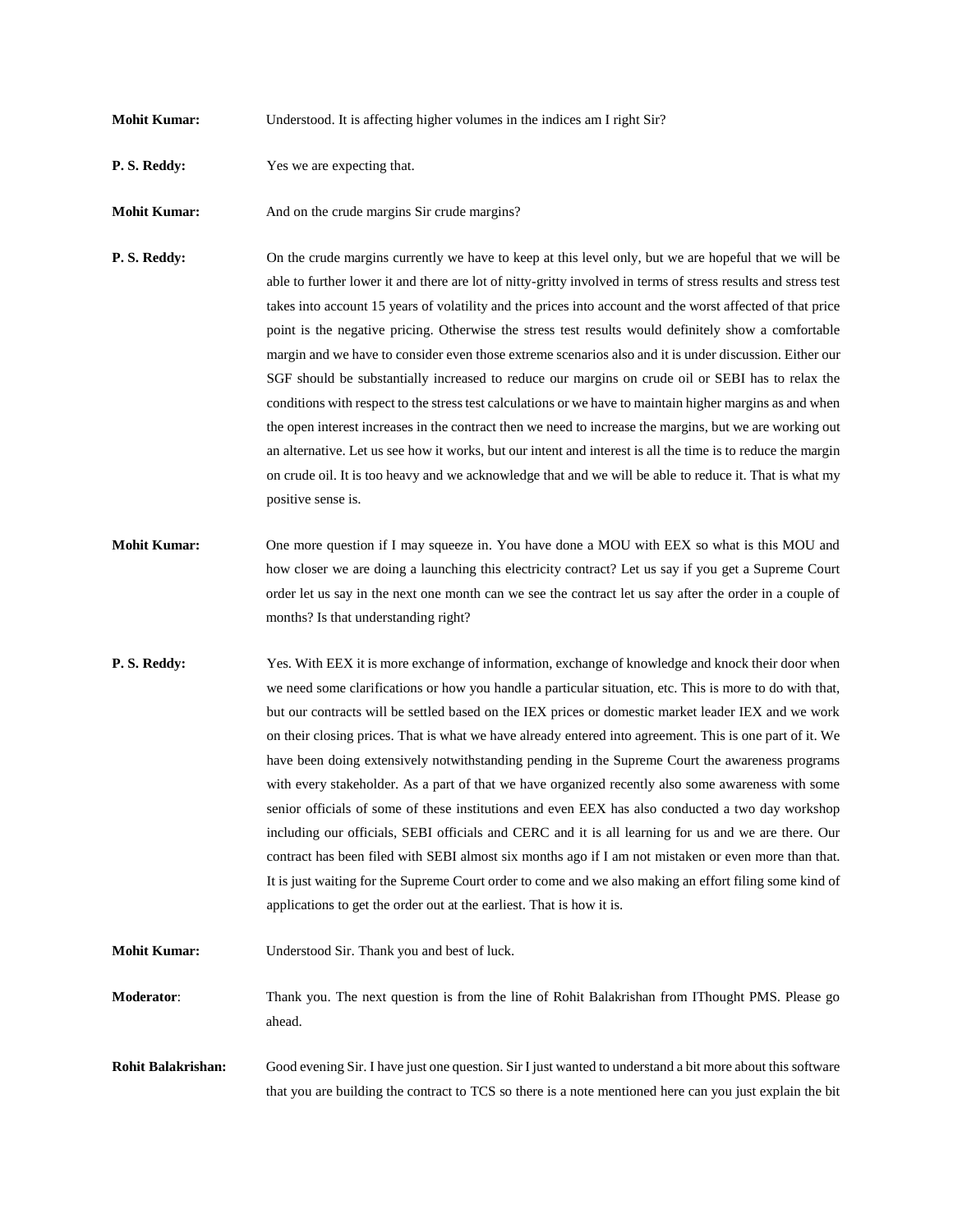there is some dispute and just wanted to understand when the go date that you are expecting? Earlier I think it was September of next year if my memory is right, so can you just help me understand what was the issue here and if any chance of this sort of not going through?

**P. S. Reddy:** I think there is some kind of misunderstanding at least going by the understanding of the question with you. There is no dispute with TCS. TCS thing is going on and that is to develop commodity derivative platform, which we are currently having with our vendor, which the contract ends sometime in September next year. That is one part of it, it is happening. That is not the issue. There is no dispute at all on that. By issue related to the PESB, which is where spot platform development contract was awarded and what we asked and what is delivered is not up to the mark. This is not completely developed. I will put it that way and that is where our dispute arose and some payment has been withheld and that is where they went to Singapore international arbitration and it is almost in the finalization stage I would say this and definitely we will be able to close it by the end of September. As far as dispute the concerned closing the contract with PESB is concerned, the essentially the way that we have been guided by the lawyers better to settle it because one is that lot of legal expenses involved in Singapore arbitration. Even if we award the execution you have to go to London and then again we do not know the fully the financial worthiness of the opposite party and then spending money on that is another big question mark, but we will take over the code and then see there is another assessment will be done by our SCT who will look at the code and then whether additional resources have to be given, not given or is it worth developing to further enhance it for this short platform. That is it. These two are two separate. One is to resolve the dispute. Another is whether we can use the code or not is a different topic. So that is the issue currently and we are handling that part as explained.

**Rohit Balakrishan:** The other question that I had was in terms of spot exchange and we need to go so any update on that side? I think SEBI has come out with some paper also to get one to **…** any update on that?

**P. S. Reddy:** On the domestic gold spot exchange yes it was put up for the public comments by SEBI and everybody has given their comments and SEBI called for the working group meeting where we are also part of it and the thought process that is there is whether you should do it in the same exchange as a segment or you should do it in the existing segment or you should do as a separate exchange or completely a different exchange so that it will have its own regulatory framework. Need not be coupled with the existing regulatory framework in the equity markets or in the commodity market because every commodity requires certain breathing space and for it to develop and then foster so spot exchanges are new to us in the sense so they need to have a different treatment in terms of regulatory or products and all that. So this is the broad listing. This is what the discussion that went into and probably no final decision is taken. That is the way it is. Unless the regulatory structure is finalized we will not be able to comment further on it the way forward.

**Rohit Balakrishan:** Fine Sir. Thank you very much. All the best.

**Moderator:** Thank you. The next question is from the line of Aman Shah from Jeetay Investment. Please go ahead.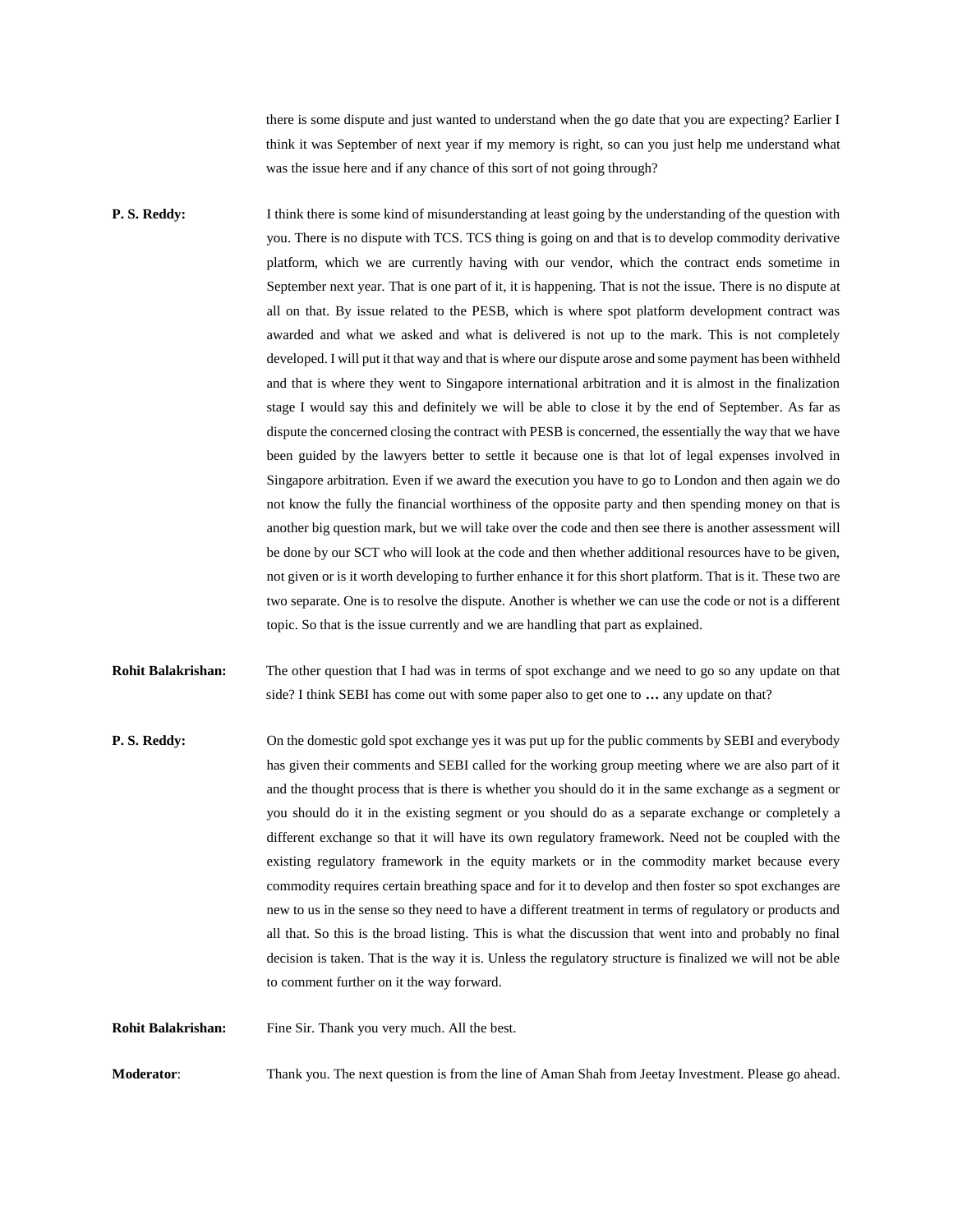**Aman Shah:** Good evening Sir. Sir my question is on metal contracts when we started there was increase in the tonnage that we were delivering while in FY2021 we see a decrease over FY2020 as well as in Q1 whereas we were flattish delivery of metal contracts? Can you please highlight what is the reason we are not seeing any increased traction or increased delivery of these contracts?

**P. S. Reddy:** As you understand let me see this, in the future market especially the platform not mainly intended to have delivery.. Because we expect the prices to converge with this spot prices the threat of delivery is always there for the people may be who recklessly trade. Maybe that fear will be there and that is the reason why delivery thing has been kept. Having said this we are increasing this especially in the metal contracts increasing the number of delivery centers. It has got both sides to it. One is our contracts are at the sellers end and buyer has no options. He has to take delivery if he has to do it. If he does not close his contract the buyer then he will end up getting delivery may be at any of the centers. So to mitigate that risk on the one hand we want to increase the number of delivery centers. Now we have seen Raipur. We have made Raipur as an additional delivery center for aluminum. We have seen 6500 tonnes of metal that was delivered in the month of I think April or May. I do not exactly remember or May, may be. It was delivered. The point I am making is if you add more delivery centers the players who are in the region will starting joining it, but because of the uncertainty of the buyers may be exempted. So both sides it is there so we are looking at what you call as swap kind of a window where people do not want and they can always swap it with the location where they would like to have the delivery or give the delivery which they do not want. This is one part of it, but it is under development. I think last time also I said that, but I requires an IT development that is what the relevant response is, but another important thing is the GST. The more we increase the number of delivery centers there are also people who are supposed to be trading this contract must be having delivery what GST registration with respect to the states. This issue has been flagged off at the high level in the Finance Ministry and the Central Board of Indirect Taxes and SEBI and exchanges and CPAI discussion on this how to resolve it and what is our ask. Our ask is very clear. We want IGST to be replacing the CGST, SGST and so multiple registrations would note not be requiring it. The second as long as they are in demat form, in the form of comrisk, then the ideal that should not be covered at all because the metal does not move anywhere. The metal is just lying there. It is like a security in that sense and security in demat are not covered that is the kind of response we are giving it, but in the worst case scenario there are people who do not require GST registration, but for the sake of this particular taking delivery or doing financial arbitrages who buy in this month and then deliver in the next month they have to take unnecessarily delivery. Then we are looking at another model where it is the designated entity model who will be registering in the respective states wherever the warehouses are going to be located and this designated entity will have a subledger and maintaining their profiles and the giving credit, debit or whatever that needs to be done. It requires some changes in the act so we have already flagged it off and taken it up and this is the status at this point in time and this is the reason also why some of the deliveries are lower, but that should not be the reason for us not to expand the number of business centers. We would like to do that and at the same time introduce the swap model which will immediately address some of the concerns. I hope I answered your question.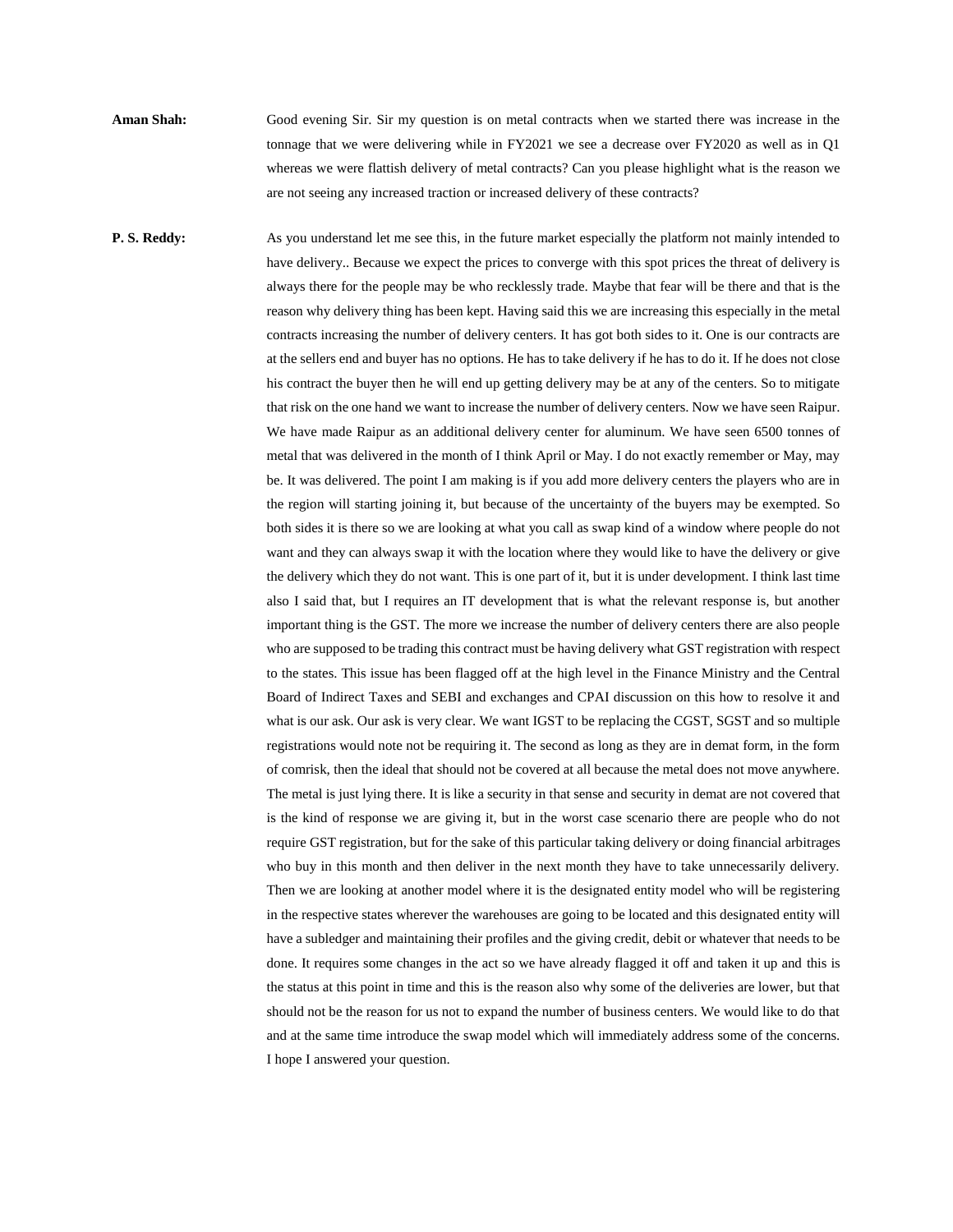**Aman Shah:** Okay that was quite insightful Sir. I just thought like corporate hedgers coming more onto our platform the deliveries would also tend to increase? You highlighted that the reasons why there are some issues that are still there? Can you highlight anything on the hedgers side where are we in that journey on hedging or hedges coming on to our platform Sir? **P. S. Reddy:** Yes I think I do not have immediately the numbers, but hedgers participation has been increasing in all these contracts. I do not have it but then that is for sure that so much I can say this hedgers participation has been increasing and it has been also displayed on website also if I am not mistaken. I have individual commodity wise numbers but then that is not appropriate for me to disclose but yes hedger participation has been increasing. That is all I can say.

**Aman Shah:** Okay thank you Sir.

**Moderator**: Thank you. The next question is from the line of Lavania Tottala from UBS. Please go ahead.

Lavania Tottala: Thanks for the opportunity Sir. So it will be really helpful if you can help us understand the impact of this peak margin on the options volumes. So options volumes increased significantly at each stage whenever the peak margin has been increased so how do you see this going ahead I mean September when it will be 100% will it increase more? How do you see this an insight analysis on option volumes?

**P. S. Reddy:** You are absolutely right that volumes have started increasing, but as I told you it has just happened in the month of July. It has become Rs.5000 Crores almost Rs.4980 Crores or so and for the entire quarter it is almost Rs.1900 Crores and so it is too early for me to say that peak margin had helped, but the indication suggests that that is the route that they are taking but at the same time if you see the composition of this particular growth, a substantial part is in the crude oil. So where the margins are almost 23%, 20% plus and 3% is additional margin and in all these months it is the crude oil, which is doing very well in options and in the month of July almost Rs.3800 Crores is the crude oil composition and the rest are still smaller. Of course gold is good and silver is also there. So we are looking at diversifying into it, but since crude oil contribution in the future is less I am sure in addition to the peak margins probably this particular higher margin in the crude oil is helping us to diversify the investors to get into the options. That is the way.

**Lavania Tottala:** Got it so is this fair to assume that when crude margins reduce to normal levels in the future the relevant option volumes might reduce, is that a possibility?

**P. S. Reddy:** Not necessarily. In fact going forward everybody says that index options is something, which has to be the highest the volumes but then as of now index futures itself we are about Rs.300 and odd Crores so we are trying to ramp that because they are all cash settled. The beauty of it is cash settled contracts.

Lavania Tottala: So as we started talking about index futures what do you see the drivers, which were needed for the volumes to pickup? Though they are cash settled still the volumes are hovering around the similar levels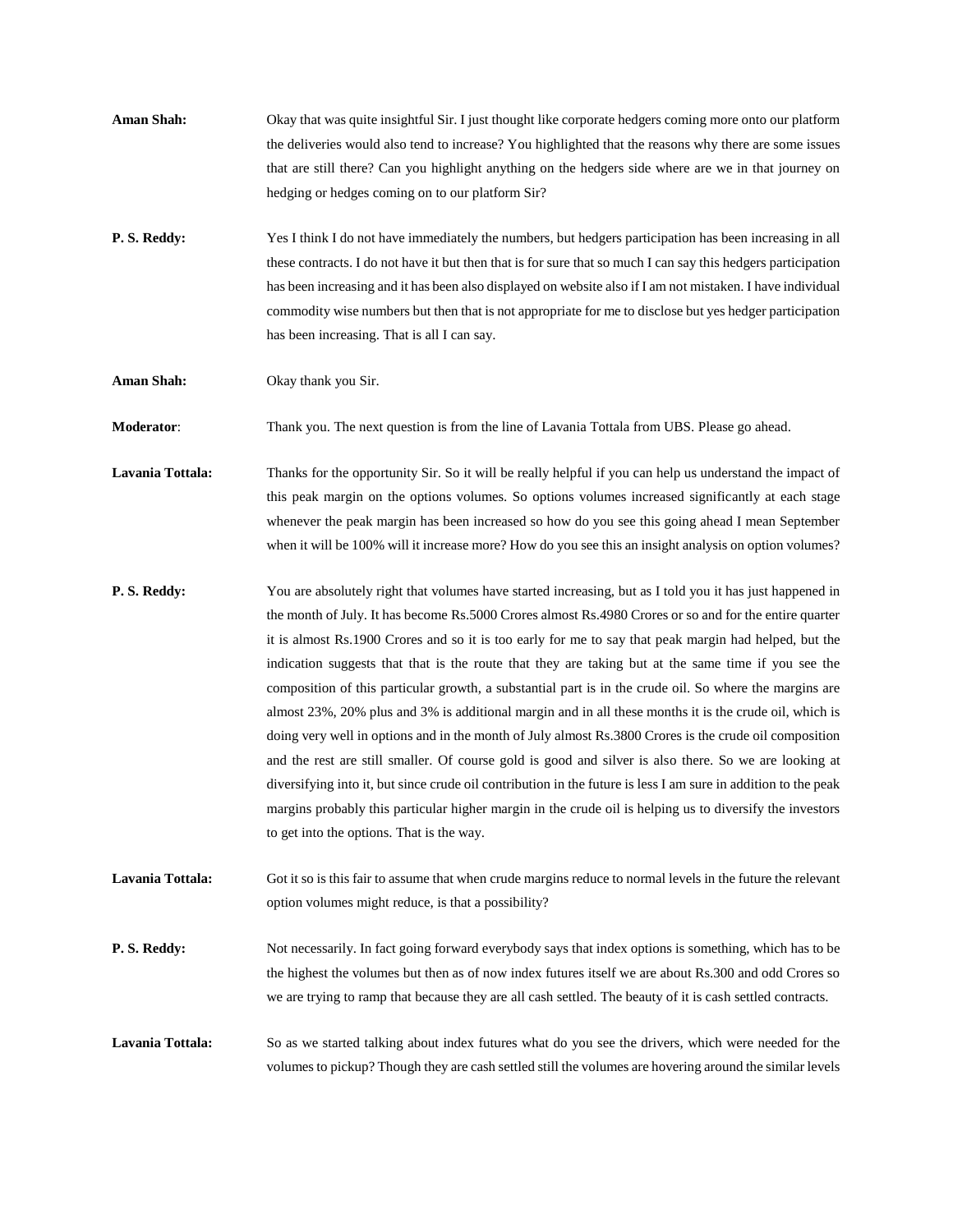over the past few months so do you see anything as volumes or any other requirements that people are looking for trading so what is that can drive index futures more?

- **P. S. Reddy:** Whenever volatility is there and I think we have seen good amount of volumes in this along with the underlying commodities. Now the cross margin benefit has come, I am sure that will help in increasing the volumes in these index futures. That is what we are looking at.
- Lavania Tottala: Got it. Thank you so much Sir.

**Moderator**: Thank you. The next question is from the line of Aruj Narayan from Spark Capital. Please go ahead.

- **Aruj Narayan:** Sir my question is on just to understand what is the impact of this cross margin benefit on our overall ADT or in terms of liquidity can you quantify that?
- **P. S. Reddy:** As I just said the cross margin benefit start giving today onwards. We got the approval and started only today so it is too early for me to say anything but then it will definitely benefit.
- **Aruj Narayan:** Sir on the contract with TCS even that is starting only from September or we have already seen some benefit in this quarter? Can you comment on that?
- **P. S. Reddy:** It is a huge platform. There are three stages of development and then drops we call them. The first drop has been delivered. Testing is going on. There will be a second drop and there will be a third drop. Then after the third drop the parallel runs will be done with the member brokers and also the mock testings will also be conducted about the three months or so each on them so we have already issued those circulars to member brokers. These are the APIs to integrate with the TCS system and almost all 300 member brokers we have interacted. They are all fine with that because T7 platform is already being used by BSE and many of the member brokers have used these APIs so that is the way it is. The impact I do not know in what sense financial impact, have you paid anything all that kind of thing. I think there are mile stones that are given in the contract accordingly we will be paying.
- **Aruj Narayan:** So TCS platform will be completely used from this September am I right Sir?
- **P. S. Reddy:** No not this September. As I told you, you have an agreement still next year September. I am saying next year September it will be implemented.
- **Aruj Narayan:** Fine. Thanks Sir.

**Moderator**: Thank you. The next question is from the line of Vineet Maloo from Birla Sunlife. Please go ahead.

**Vineet Maloo:** Thank you very much. Sir I just wanted to understand your investment book what is the composition of investment book and how should we expect your other income to move based on that? Could you throw some light on the investment book composition themes?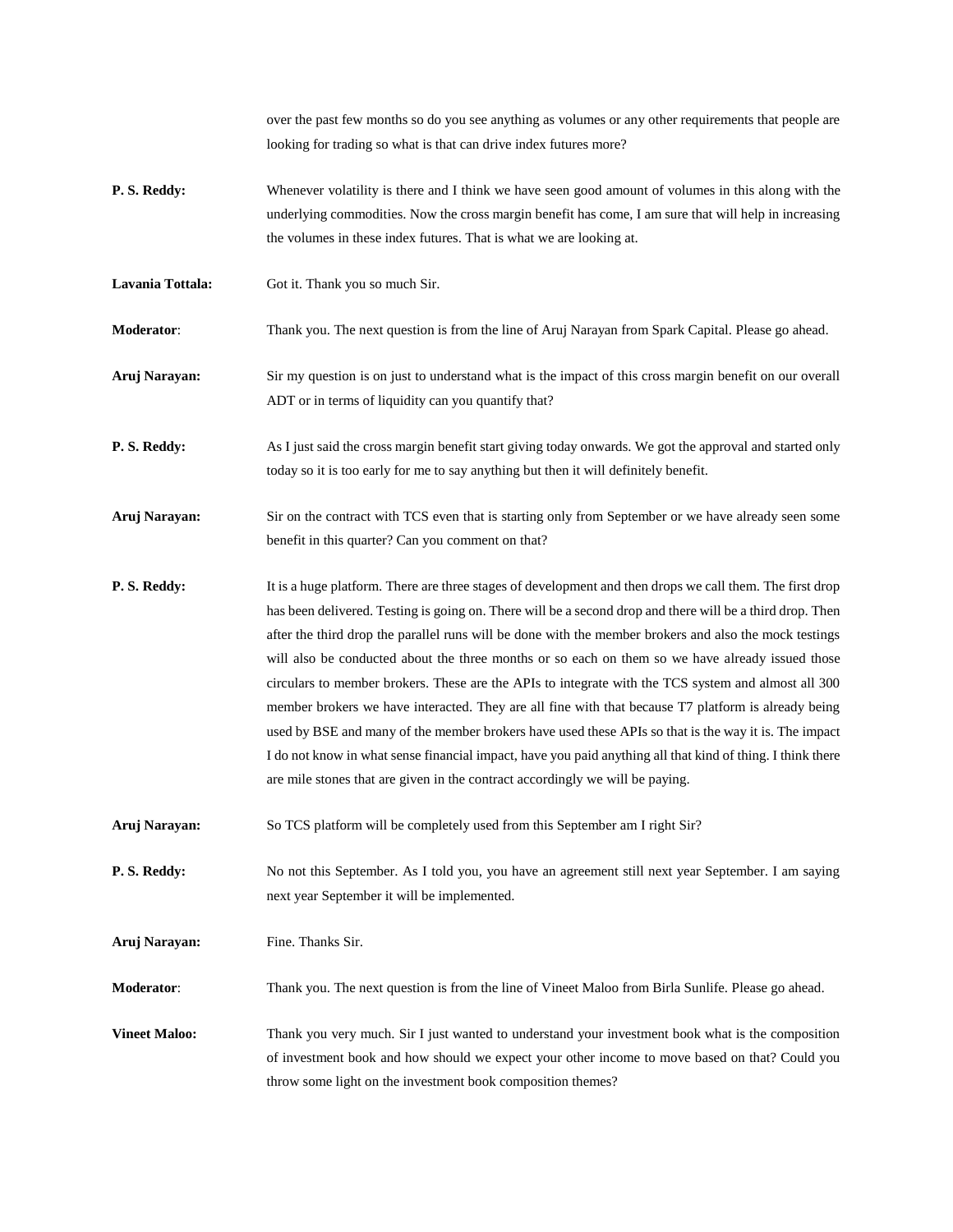| <b>Satyajeet Bolar:</b> | So we have a large chunk of our investments in mutual funds and our investment committee has<br>proactively reduced the exposure so we are basically into short term, ultra short term funds that is one.<br>We also have some investments in tax free bond and also in perpetual bonds. So this is how it goes and<br>perpetual bonds are accounted under the amortize system method of accounting while the others we do<br>not have a choice. It is under the fair value. You are aware the debt market are volatile but hopefully<br>that is we hear and whenever we need experts from your industry to keep guiding us that we expect<br>RBI to keep rates at least till this calendar year so hopefully we should be able to maintain the same<br>level going forward, but we are into as I said ultra short term funds the major chunk of our investments<br>are there. |
|-------------------------|--------------------------------------------------------------------------------------------------------------------------------------------------------------------------------------------------------------------------------------------------------------------------------------------------------------------------------------------------------------------------------------------------------------------------------------------------------------------------------------------------------------------------------------------------------------------------------------------------------------------------------------------------------------------------------------------------------------------------------------------------------------------------------------------------------------------------------------------------------------------------------|
| <b>Vineet Maloo:</b>    | Sir how big is the tax free bond portion?                                                                                                                                                                                                                                                                                                                                                                                                                                                                                                                                                                                                                                                                                                                                                                                                                                      |
| <b>Satyajeet Bolar:</b> | Tax free bond it is around a bit less than around 6% to 7% is of our total limit.                                                                                                                                                                                                                                                                                                                                                                                                                                                                                                                                                                                                                                                                                                                                                                                              |
| <b>Vineet Maloo:</b>    | Okay so that is the volatile component right because short term and ultra short term funds as you said<br>is ammonized so they are not the volatile components?                                                                                                                                                                                                                                                                                                                                                                                                                                                                                                                                                                                                                                                                                                                |
| <b>Satyajeet Bolar:</b> | Even the mutual funds some movement would be there.                                                                                                                                                                                                                                                                                                                                                                                                                                                                                                                                                                                                                                                                                                                                                                                                                            |
| <b>Vineet Maloo:</b>    | Since they are on the lower end of the curve it will not be that much?                                                                                                                                                                                                                                                                                                                                                                                                                                                                                                                                                                                                                                                                                                                                                                                                         |
| <b>Satyajeet Bolar:</b> | Yes.                                                                                                                                                                                                                                                                                                                                                                                                                                                                                                                                                                                                                                                                                                                                                                                                                                                                           |
| <b>Vineet Maloo:</b>    | Should we understand that current level of other income is the one that should not fluctuate too much<br>right?                                                                                                                                                                                                                                                                                                                                                                                                                                                                                                                                                                                                                                                                                                                                                                |
| <b>Satyajeet Bolar:</b> | I hope so. Again it depends on the underlying, on the interest rate. What it was in June, June the interest<br>rates were better. When we closed June it was around 6.03 to 6.05. Now it is 6.13 to 6.16 the tenure.                                                                                                                                                                                                                                                                                                                                                                                                                                                                                                                                                                                                                                                           |
| <b>Vineet Maloo:</b>    | No I understand because of the interest rate changes some changes are fair value right? There is no<br>component of large unrealized gain or anything that you can have going ahead right by booking some<br>profits? There will be nothing like that because anyway everything is fair value now almost?                                                                                                                                                                                                                                                                                                                                                                                                                                                                                                                                                                      |
| <b>Satyajeet Bolar:</b> | That is right.                                                                                                                                                                                                                                                                                                                                                                                                                                                                                                                                                                                                                                                                                                                                                                                                                                                                 |
| <b>Vineet Maloo:</b>    | Sir my second question is on income tax can you just explain what is the income tax benefit that we are<br>currently enjoying and for how long will it last?                                                                                                                                                                                                                                                                                                                                                                                                                                                                                                                                                                                                                                                                                                                   |
| <b>Satyajeet Bolar:</b> | As I mentioned earlier, we have some tax free bonds obviously the interest is exempt. Also we had<br>some brought forward long term capital gain and losses, which we would during the year exhaust and<br>we also have a MAT credit balance of around Rs.12 Crores in our books. So once we exhaust the MAT<br>credit then we will use the normal income tax rate of 22% plus surcharge and hopefully that will be<br>from next financial year the way things are moving it will be from next financial year, but this year I                                                                                                                                                                                                                                                                                                                                                 |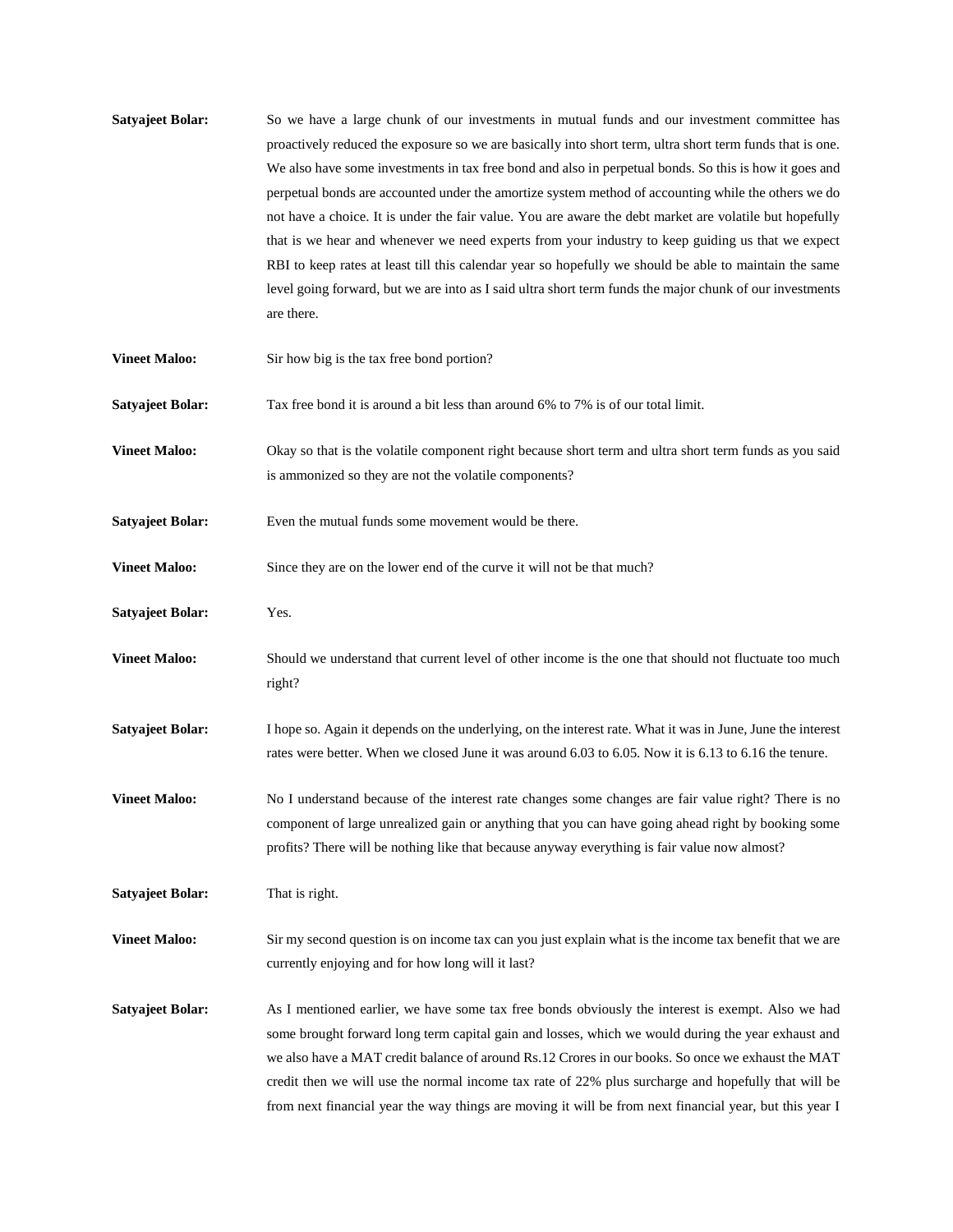am using the budget rate as per the Indian accounting standards and whatever changes I have to do, I will do it in the March quarter. So it will be more or less at this rate and in March we will take a final call on this income tax.

- **Vineet Maloo:** Understood. Sir my last question is to Mr Reddy. It is regarding the delivery of contracts right so you were talking increasing the number of delivery centers, which helps in that and obviously once you have a network then all those are possible that you are talking about so can you just talk about what is your plan in terms of adding the number of delivery centers? What kind of capex, etc., it takes from our side? Can you just throw some light on that area please?
- **P. S. Reddy:** I am sorry. I did not get what kind of capex.
- **Vineet Maloo:** Yes what is the plan in terms of ramping up number of delivery centers and what kind of capex if at all it takes from our side from MCX side?
- **P. S. Reddy:** There is no capex involved in it and CCL simply hires warehouse service provider. You have Steinweg and you have Origo or whatever whosoever the player is linked to do that and we hire them and then they open that center there. That is the way it is and there is no capex involved and we have already announced by the way of circular. For zinc, Kolkata has been identified as the delivery center because zinc is used in galvanizing industry and lot of industries are there so that is one area we have looked at it. For nickel we have made additional delivery center, Chennai because nickel is entirely imported material. We have one in Thane and the other one will be in Chennai and the third is the lead. We will be opening one more delivery center up north because there are a lot of battery manufacturers are there or inverter manufacturers are there and they will also be using this product so we need to look either producer centric or consumer centric that kind of approach is what we are looking at it. To mitigate the risk of buyers getting delivery elsewhere we are going to introduce the swap facility also. We are working parallelly on all these things. So it should increase the participation on the exchange platform especially the hedges.
- **Vineet Maloo:** Sure thank you very much.

**Moderator:** Thank you. The next question is from the line of Arish Mehta from B&P Paribas Asset Management. Please go ahead.

- **Arish Mehta:** Thanks for the opportunity. Sorry I missed the early part of the conversation. Sir last month there was news in media article that SEBI may open with commodity in the future for FPI so any development there Sir? Can you help us to understand at what stage it is currently in and by when you expect?
- **P. S. Reddy:** All that I can say is that MCX facilitated a meeting with FPI or FIIs and some of the EFE eligible foreign entities and there is a very good participation almost about 50 to 60 people have attended and all put together of course and they have given their inputs what kind of relaxations are needed. They are not too big a number to begin with, but at the same time the concessions that they have asked is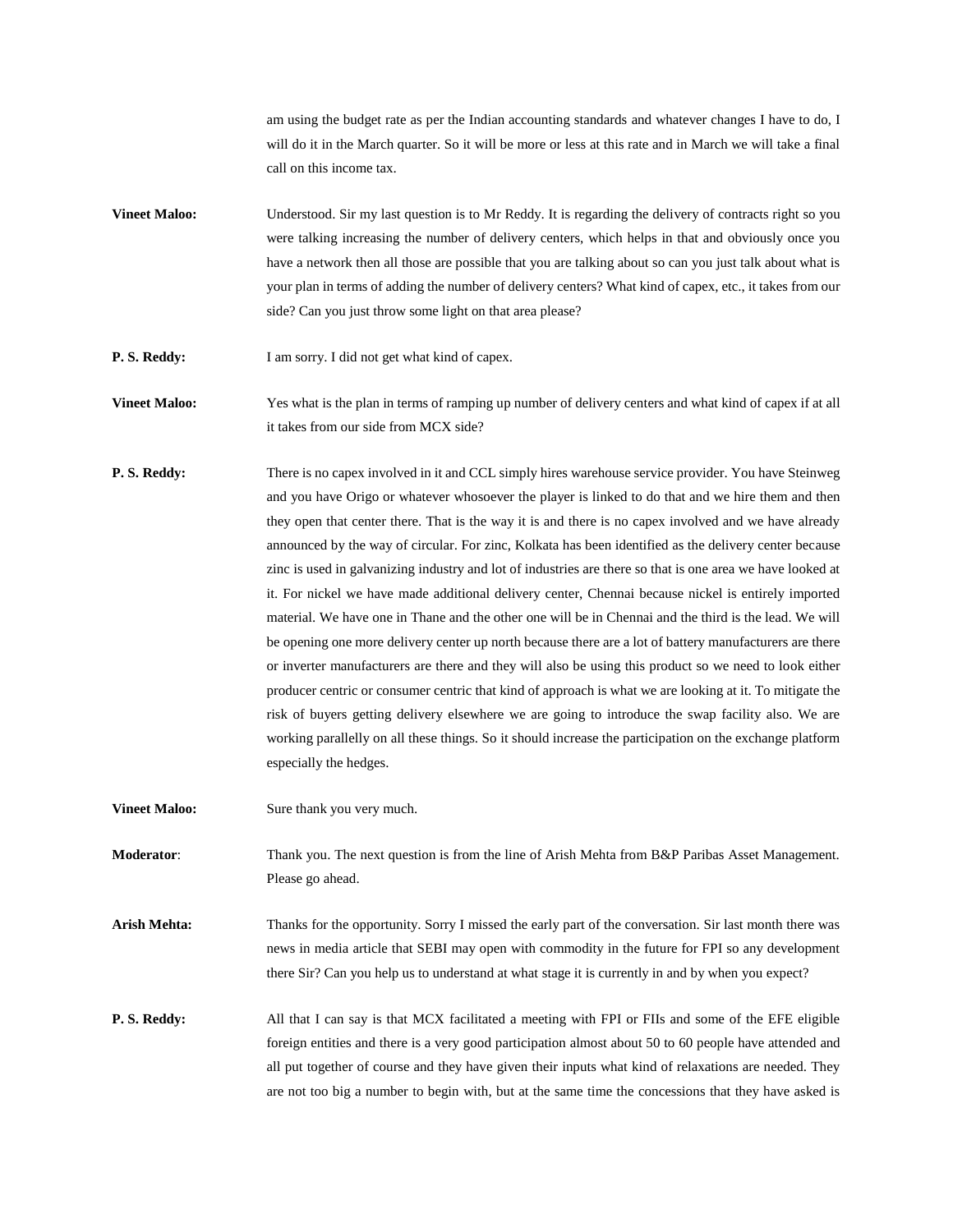much the same as what they have given in currency or equities in terms of registration requirements, in terms of open interest, what is kept or whether they need to have what you call, they should have hedged underlying commodity in India. That is the kind of one requirement for EFEs to participate. They said that is not the case anywhere in the world. You may have hedge position in India, but still you go and then hedge in LME is it not. That is what many people are doing it. So it is immaterial where they have it. It should not be linked to that and similarly in currency of about to 100 million there is no such requirement exposure to any of the currencies so a similar kind of benefit should be given. So this is being debated and discussed and I am sure a considerate view will be taken by SEBI keeping all stakeholders interest.

- **Arish Mehta:** Any timeline or any deadline SEBI had given for this when you expect this to happen?
- **P. S. Reddy:** Obviously we cannot say and neither they will give it but they will do it. That is the way my sense is. I am sure they are equally responsible for developing this market.
- **Arish Mehta:** Right. Sir my second question is can you just help us to understand how much percentage of volume is coming through algo channel of total volume?
- **P. S. Reddy:** It remain around 45%.
- Arish Mehta: 40% to 45% okay.
- **P. S. Reddy:** 45%.
- **Arish Mehta:** 45% sure. Thank you.

**Moderator**: Thank you. The next question is from the line of Sri Karthik from Investec. Please go ahead.

**Sri Karthik:** Thank you for the opportunity. A few questions, our average realization have been declining on a Y-o-Y basis so what is leading to this decline? Is it the product mix or the mix change in terms of the participant?

**P. S. Reddy:** We have two tariff slabs and if the concentration increases obviously the people will move into higher slabs so obviously the average realization will come down, but here I think this quarter it has improved that is what.

**Sri Karthik:** Sequentially yes. On a Y-o-Y basis, it is down so I am trying to understand why on a Y-o-Y basis this is reduced?

**Satyajeet Bolar:** Generally if you notice on a Y-o-Y basis when the volumes are low the realization is better. So that is why when you compare it to June 2020 if you recollect June 2020 was a bad quarter for us because of the lockdown and so it was a bad quarter for us, but this is the normal. We are in a normal situation and compared to March the second and third there is an improvement in the second and third decimals.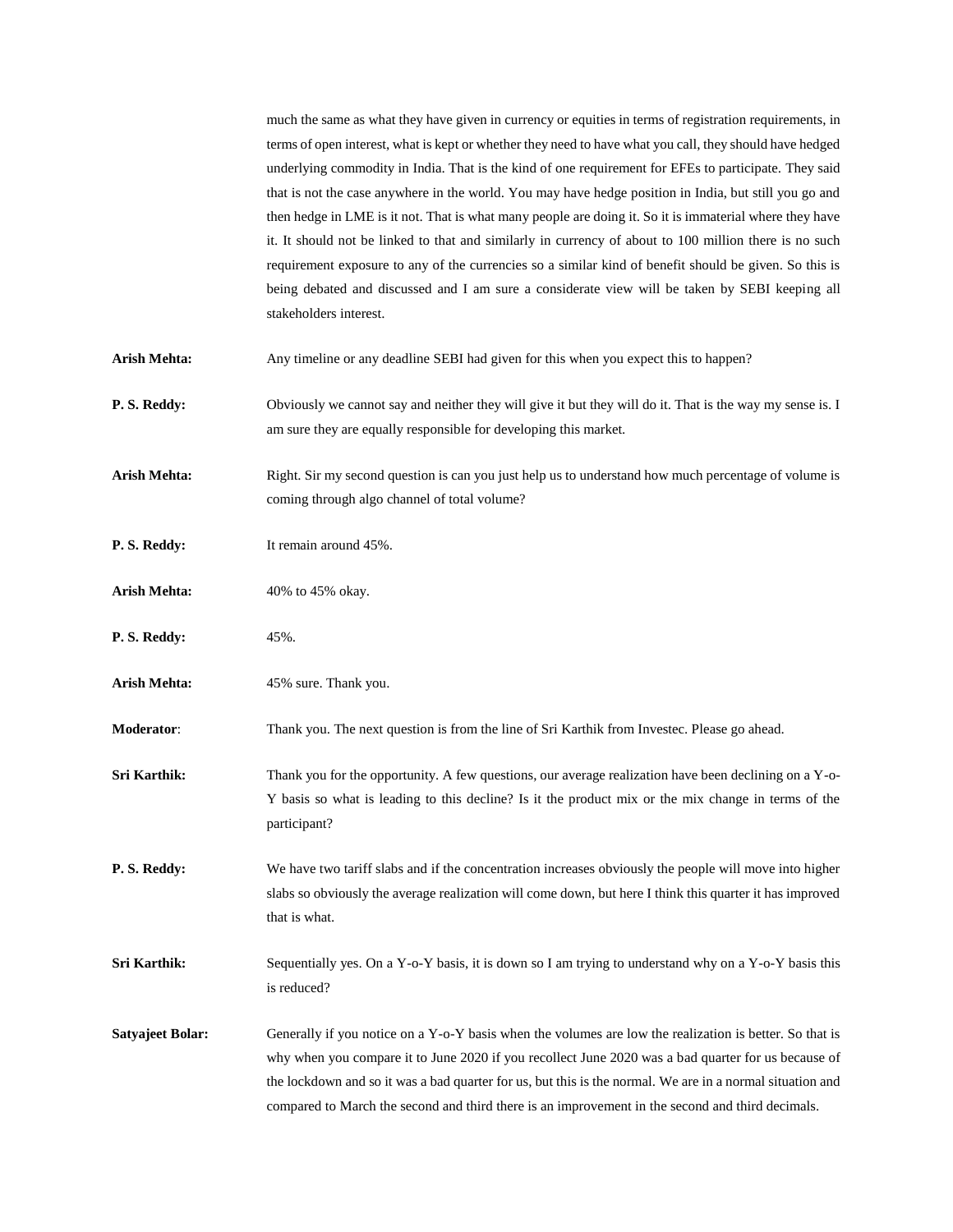| Sri Karthik:            | Secondly the status of your electricity product launch?                                                                                                                                                                                                                                                                                                                                                                                                                                                                                                                                                                                                                                                                                                                                                   |
|-------------------------|-----------------------------------------------------------------------------------------------------------------------------------------------------------------------------------------------------------------------------------------------------------------------------------------------------------------------------------------------------------------------------------------------------------------------------------------------------------------------------------------------------------------------------------------------------------------------------------------------------------------------------------------------------------------------------------------------------------------------------------------------------------------------------------------------------------|
| P.S. Reddy:             | I think I have explained. We are yet to get the Supreme Court permission in the sense, it is nothing to<br>do with our contract as such but it is overall the dispute between SEBI and CERC that is being decided.<br>That is yet to come out, the outcome. We are waiting for that.                                                                                                                                                                                                                                                                                                                                                                                                                                                                                                                      |
| Sri Karthik:            | Sure Sir and if you could tell us what is the shareholder cash on balance sheet currently?                                                                                                                                                                                                                                                                                                                                                                                                                                                                                                                                                                                                                                                                                                                |
| <b>Satyajeet Bolar:</b> | So when we look at it on a standalone we have around Rs.1200 Crores of cash. Consolidate it is around<br>Rs.1700 Crores. I included the margin money so it is around Rs.1200 Crores.                                                                                                                                                                                                                                                                                                                                                                                                                                                                                                                                                                                                                      |
| Sri Karthik:            | It would include SGF and IPF also in it.                                                                                                                                                                                                                                                                                                                                                                                                                                                                                                                                                                                                                                                                                                                                                                  |
| <b>Satyajeet Bolar:</b> | No it does not include.                                                                                                                                                                                                                                                                                                                                                                                                                                                                                                                                                                                                                                                                                                                                                                                   |
| Sri Karthik:            | Any regulatory capital required in terms of what you need to keep to ensure for the exchange license?                                                                                                                                                                                                                                                                                                                                                                                                                                                                                                                                                                                                                                                                                                     |
| P.S. Reddy:             | We need to strengthen our SGF definitely okay. Why we need to strengthen it, if you do not strengthen<br>it and if the stress test results shows that you need to have so much of SGF then either you increase the<br>SGF cover or increase the margin so that somewhere you should get the covers such that stress test<br>results are matched with that number so obviously it is good to have may be SGF if you increase it and<br>if that is increased then you lower the margins and then earn a higher may be an ADT and that may<br>results in higher revenue and may be the interest that you are earning may be compensated whatever<br>you are doing more than compensated.                                                                                                                     |
| Sri Karthik:            | Fair enough Sir thank you.                                                                                                                                                                                                                                                                                                                                                                                                                                                                                                                                                                                                                                                                                                                                                                                |
| Moderator:              | Thank you. The next question is from the line of Devesh from IIFL Securities. Please go ahead.                                                                                                                                                                                                                                                                                                                                                                                                                                                                                                                                                                                                                                                                                                            |
| <b>Devesh:</b>          | Good evening Sir. If you can share an update on institutional participation as well as bank subsidiary<br>where are they in terms of rolling out?                                                                                                                                                                                                                                                                                                                                                                                                                                                                                                                                                                                                                                                         |
| P.S. Reddy:             | One bank subsidiary is moving aggressively and we are getting good volumes month after month and<br>the others are just there wherever they are. I will put it unfortunately they are not moving and again<br>peak margins have further dissuaded them from going any further, but one bank is moving very<br>aggressively that is good point of it. That is good to know. On the other institutions, mutual funds that<br>is also very encouraging and mutual funds are participating very actively in our contracts that is the<br>way I see it. I think some more reforms may come. I do not know when they will come but we are<br>working on it. That is all in terms of institutional participation. That is the way I would like to reserve<br>my comments on this. There is nothing more on this. |
| <b>Devesh:</b>          | Sir can you identify the bank subsidiary that you said is doing well?                                                                                                                                                                                                                                                                                                                                                                                                                                                                                                                                                                                                                                                                                                                                     |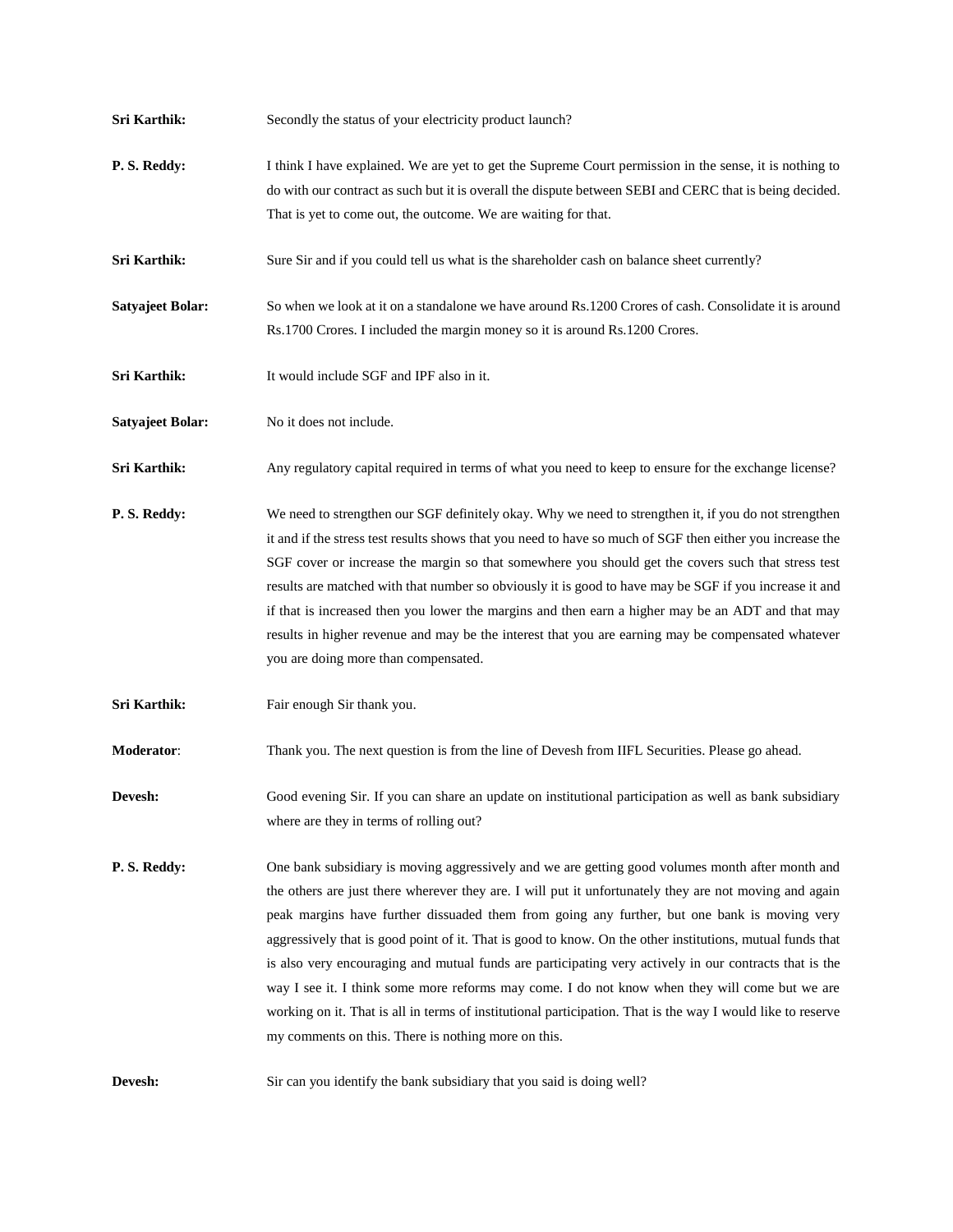| P.S. Reddy: | <b>ICICI</b> Securities.                                                                                                                                                                                                                                                                                                                                                                                                                                                                                                                                                                                                                                                                                                                                                                                    |
|-------------|-------------------------------------------------------------------------------------------------------------------------------------------------------------------------------------------------------------------------------------------------------------------------------------------------------------------------------------------------------------------------------------------------------------------------------------------------------------------------------------------------------------------------------------------------------------------------------------------------------------------------------------------------------------------------------------------------------------------------------------------------------------------------------------------------------------|
| Devesh:     | Understood and in terms of the interest derivative this cross margin although you indicated that<br>directionally it is positive for the volumes is there any number that you could share over the next 12<br>months?                                                                                                                                                                                                                                                                                                                                                                                                                                                                                                                                                                                       |
| P.S. Reddy: | I never give. Sorry. I will not be able to give.                                                                                                                                                                                                                                                                                                                                                                                                                                                                                                                                                                                                                                                                                                                                                            |
| Devesh:     | No worries and Sir on TCS software thing any incremental numbers that you could share in terms of<br>what would be the cost that we are looking at? Is there more crystallization of savings from the software<br>expenses?                                                                                                                                                                                                                                                                                                                                                                                                                                                                                                                                                                                 |
| P.S. Reddy: | We know the numbers in terms of crystallization and all that, but then it is not proper for us to disclose<br>any of them because of contractual obligations on our part not to disclose the number but as and when<br>we start incurring expenditure I am sure each of the quarter you will come to know of it what we have<br>paid and all that kind of thing. You will know the amount that we are incurring.                                                                                                                                                                                                                                                                                                                                                                                            |
| Devesh:     | Sir when we see your UCC numbers the one that you disclosed in the presentation I think that is close<br>to 7 million but I think the UCC that have traded in the last one year I think that number is very small<br>compared to the total UCC numbers so we are seeing a significant increase in total UCCs but not in the<br>UCC which have traded so why is this a disconnect and do you think that UCCs that have traded will<br>grow in the coming quarters?                                                                                                                                                                                                                                                                                                                                           |
| P.S. Reddy: | Yes good question in the sense that brokers now consolidating theirs what you call memberships so<br>earlier they had one for equity, one for commodities and maybe for each exchange they had one and<br>with this consolidation they are able when they are onboarding the client they are onboarding across all<br>exchanges so the number they will upload that information and then UCC will get uploaded so the client<br>is ready to trade so it is for the broker to just to what you call educate him and do what he wants to do<br>on this platform. So it is because of that reason the UCC count the number of UCCs uploaded are<br>increasing but activation the clients who are trading will remain depending on the kind of effort they<br>are putting by the member brokers. Is that clear. |
| Devesh:     | Yes but any directions do you think this traded numbers will also see a growth in coming quarter or<br>difficult to say that?                                                                                                                                                                                                                                                                                                                                                                                                                                                                                                                                                                                                                                                                               |
| P.S. Reddy: | If I am not mistaken I said till last year corresponding period may that is from April to July 23 or<br>whatever it is both futures and options were about 2,36,000 UCCs have traded and till now in the current<br>year 2,46,000 plus have traded. So there is a 10,000 more UCC traded in this four months time but not<br>that we are satisfied about it but the regulatory frame work is getting tightened that is the reason why<br>we are lagging behind in that sense of the term. We are not able to get more UCC activated.                                                                                                                                                                                                                                                                        |
| Devesh:     | Understood and one final one Sir what is the expected effective tax rate for the year?                                                                                                                                                                                                                                                                                                                                                                                                                                                                                                                                                                                                                                                                                                                      |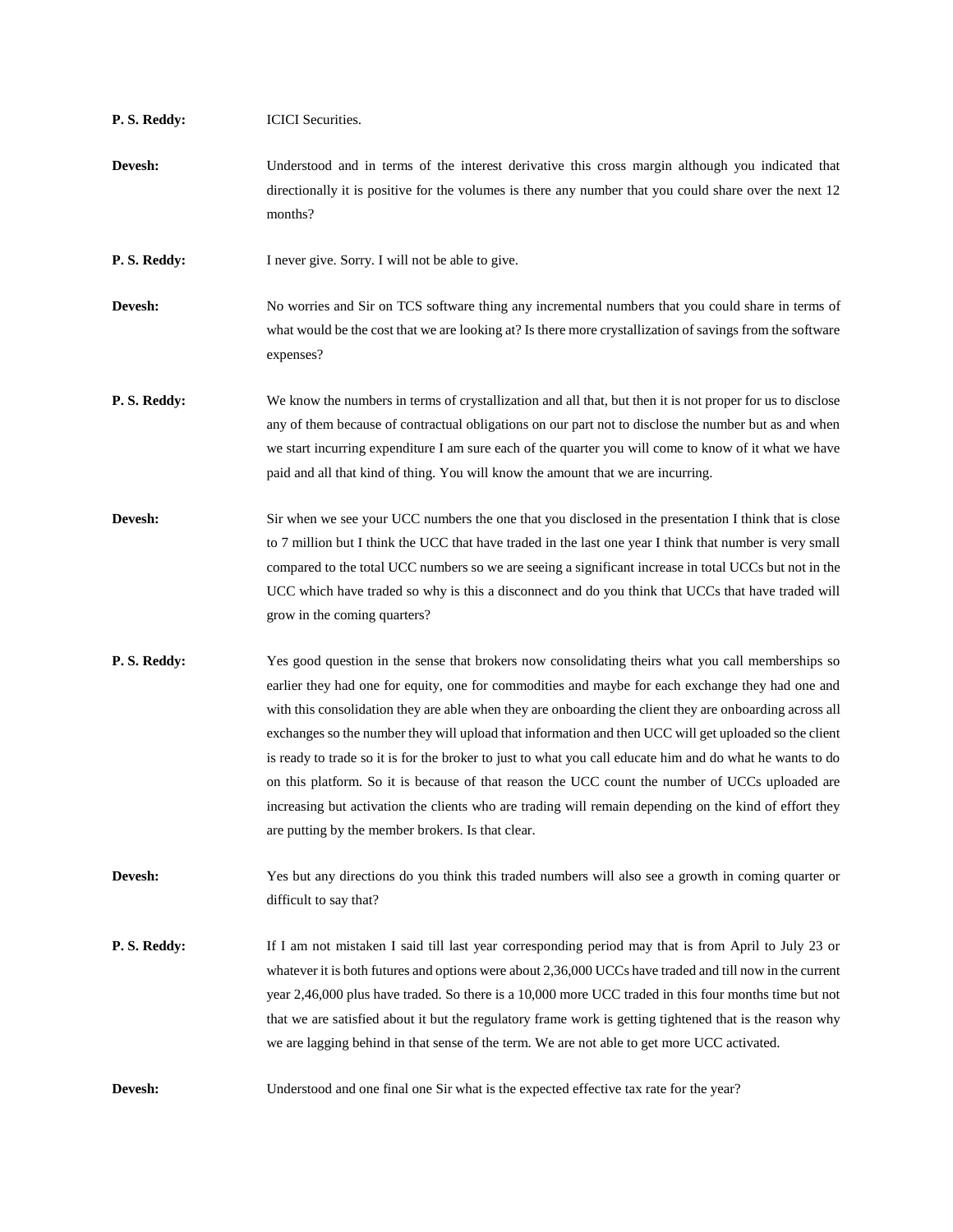| <b>Satyajeet Bolar:</b>  | It will be around 25% to 26% but we will take a call in March so this is a budgeted figure and when we<br>go to March we will be able to crystallize the figure more effectively.                                                                                                                                                                                                                                                                                         |
|--------------------------|---------------------------------------------------------------------------------------------------------------------------------------------------------------------------------------------------------------------------------------------------------------------------------------------------------------------------------------------------------------------------------------------------------------------------------------------------------------------------|
| Devesh:                  | Right but if I am not wrong Sir last time I think on the call you indicated around 17% to 18%?                                                                                                                                                                                                                                                                                                                                                                            |
| <b>Satyajeet Bolar:</b>  | That was around 19%. As I said we are using the budgeted rate, which is around 26% so we will<br>continue till December and then when we come to March the effective rate and we have MAT credit<br>and all that.                                                                                                                                                                                                                                                         |
| Devesh:                  | Any adjustment will be done in the Q4?                                                                                                                                                                                                                                                                                                                                                                                                                                    |
| <b>Satyajeet Bolar:</b>  | That is it.                                                                                                                                                                                                                                                                                                                                                                                                                                                               |
| Devesh:                  | Thank you so much.                                                                                                                                                                                                                                                                                                                                                                                                                                                        |
| Moderator:               | Thank you. The next question is from the line of Aditya Gudibande from Piper Serica. Please go ahead.                                                                                                                                                                                                                                                                                                                                                                     |
| <b>Aditya Gudibande:</b> | Good evening. Sir I just wanted to understand we have ADT of 21% growth so why our revenue has<br>declined in spite of our volume has increased by 21% so just wanted to understand it?                                                                                                                                                                                                                                                                                   |
| P.S. Reddy:              | No I think probably you have not heard me right, but it is 21% fall that is what we said not growth.<br>From the peak margin impact the way that we have explained is the peak margin has impacted. I said<br>from the zero which is prior to the peak margin in position and till now if you see there is 21% fall of<br>which 17% has taken place in the first and second more majorly in the second and the third one it will<br>happen about 3% to 4% is what I said. |
| <b>Aditya Gudibande:</b> | Thank you.                                                                                                                                                                                                                                                                                                                                                                                                                                                                |
| Moderator:               | Thank you. The next question is from the line of Nilesh Jethani from Envision Capital. Please go ahead.                                                                                                                                                                                                                                                                                                                                                                   |
| Nilesh Jethani:          | Thanks for the opportunity. So pardon for the lack of information on the software side so just wanted<br>to understand the new vendor TCS so we pay out the money to the new vendor so one of course<br>component would be the software variable fees, one would be the AMC charges do we also pay<br>something up front the lump sum amount for the development of the software?                                                                                         |
| P.S. Reddy:              | The AMC is also there that is a very small component of it. As I said may be in one of the calls I said<br>it is a single digit figure that is what I said. Even the increment annual increment is also a single digit<br>figure and regards to the AMC upfront payment we have not paid anything up front. There are<br>milestones that are there. As for the milestones once the delivery comes then we will pay. That is the<br>way it is.                             |
| Nilesh Jethani:          | Okay and milestone as in development of the software?                                                                                                                                                                                                                                                                                                                                                                                                                     |